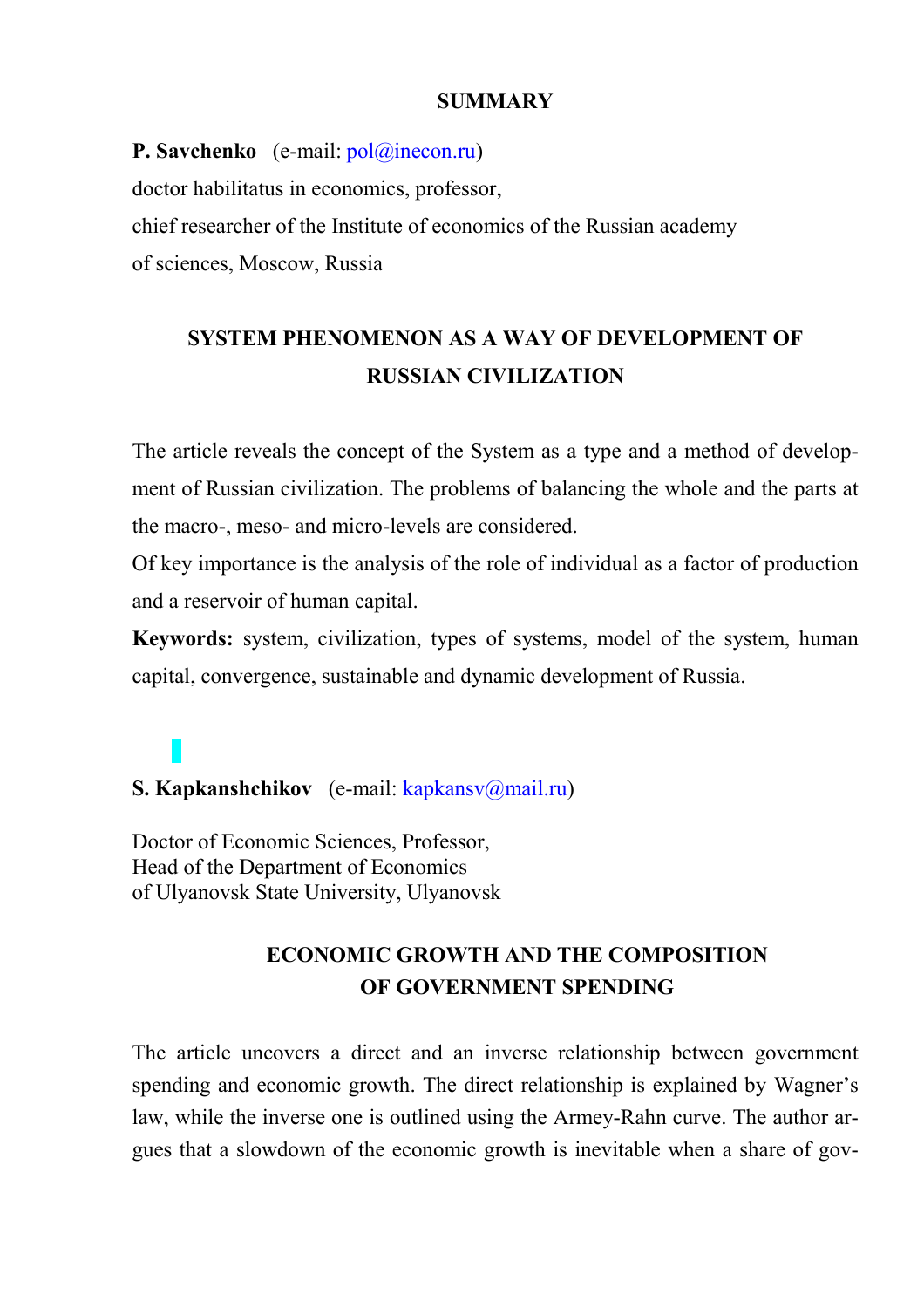ernment spending in GDP shifts from the normal to the off-limits area of this curve.

Outlining the patterns of the privatization cycles of the global economy the author defends the thesis that a composition of the government spending is a decisive factor determining such patterns. In times of recession, finding the optimal point on the Scully curve specific to Russia's economy could be helped not by cutting the spending but, on the contrary, by the expansion of the government spending, conditional on the optimization of its components.

**Keywords:** Wagner's law; Armey-Rahn curve; Scully curve; Laffer curve; productive and non-productive government spending.

**O. Sukharev** (e-mail: o\_sukharev@list.ru) Grand Ph.D. in Economics, Full Professor, Chief Researcher, Institute of Economics Russian Academy of Sciences

# **TECHNOLOGICAL INDUSTRIALIZATION: MODERN AND NEW OPPORTUNITIES**

The article provides a comparative analysis of the implementation features of the "Industry 4.0." doctrine in the countries which are now leading the way in technological development. The author identifies the unique characteristic features as well as those that are common for these countries, which allows him to highlight the technological component of changes in modern industry and economy, the latter being the focal point of the changes.

This experience and the ongoing research within the framework of "Industry 4.0." are useful for the Russian economy, where the problem of overcoming technological lag and creating a new regime of innovative dynamics, providing economic growth of a new quality, is acute. Using comparative methods according to the introduced criteria, as well as the analysis of preliminary results of numerous studies devoted to the deployment of "industry 4.0.", together with some elements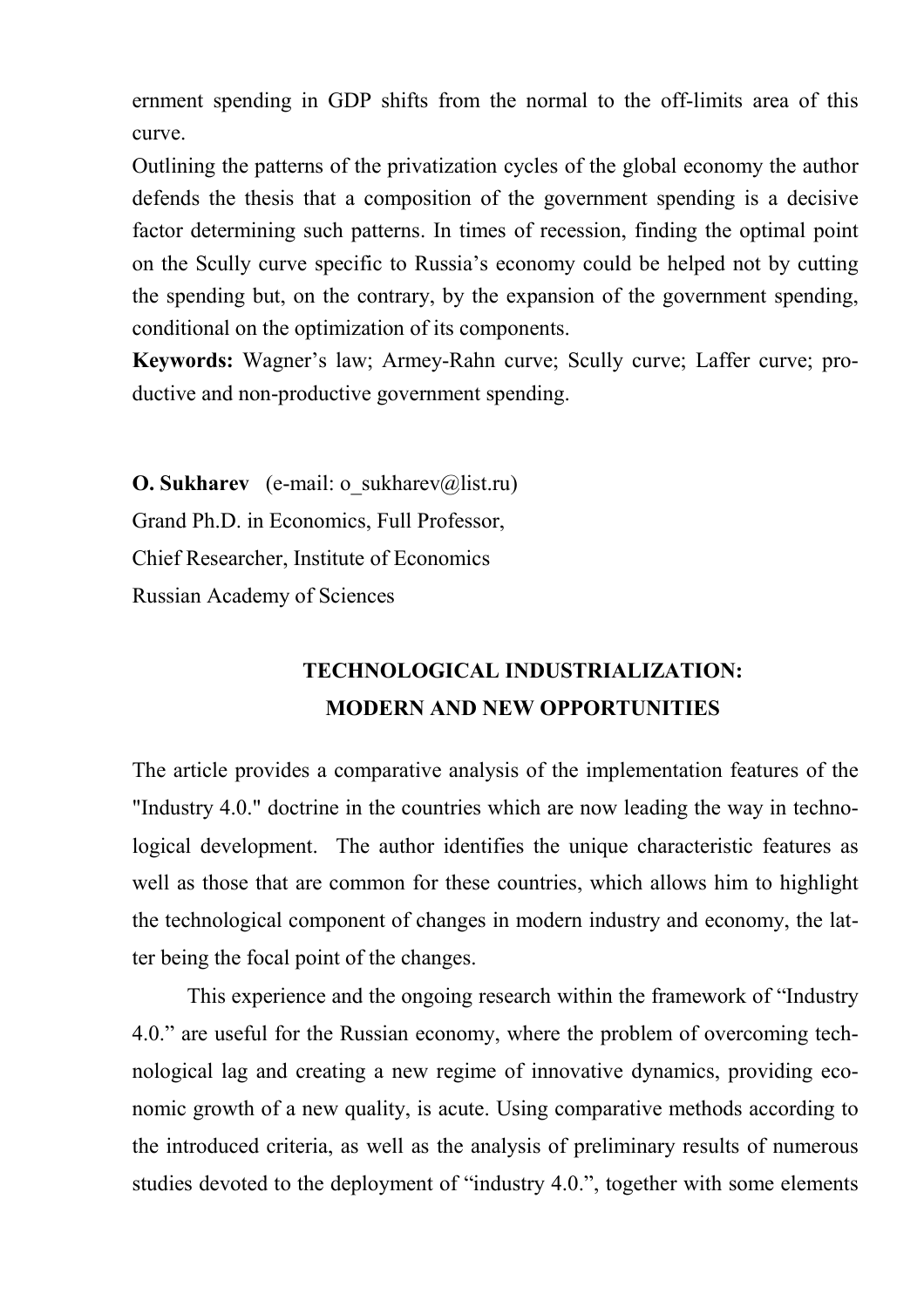of econometric modeling and regression analysis, the author draws the conclusion that technological changes in Russian economy occurred while reducing the number of innovative agents and firms, characterized by a relatively low and unstable level of manufacturability in the basic sectors of the economy.

**Keywords:** manufacturability, industrialization, new and old technologies, economic growth, innovators, conservatives, innovative dynamics.

**N. Talipova** (e-mail: nigoratal@gmail.com)

PhD, associate professor of the branch of REU named after Plekhanov (Tashkent ) **Ja. Niyazaliev** (e-mail: jasur.niyazaliev@gmail.com) postgraduate student at Tashkent State University of Oriental Studies

# **THE MODELING OF TRANSBORDER ECONOMIC PROCESSES IN CENTRAL ASIA**

Using a matrix analysis, the prerequisites and trends of the external economic activity of Central Asian countries, the volumes of their exports and imports are examined. The ranked series of pairwise foreign trade interactions in the system of Central Asian countries made it possible to forecast the development of external economic activity of the countries of the region using the gravitational model of international trade.

**Keywords:** import, export, foreign trade turnover, matrix analysis, mutual trade, gravity model.

**V. Tretyak** (e-mail: v tretyak $(\partial \text{inbox.ru})$ )

Grand Ph.D. in Economics,

Full Professor, Head of the Economics and Transport Management Department, Russian Transport University, Institute of Economics & Finance, Moscow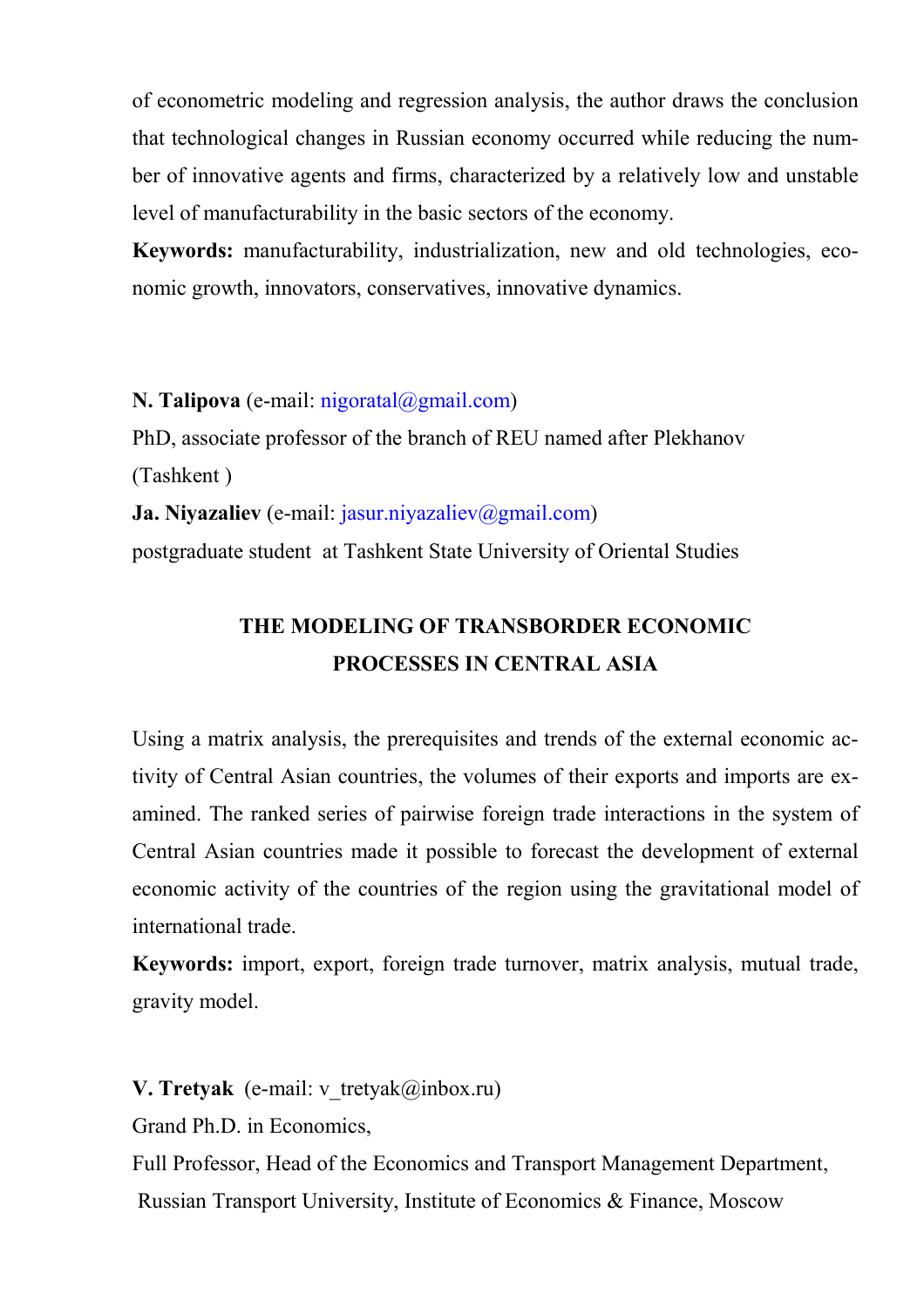# **BASIC INCOME AS A GERM FORM OF THE ASSESSMENT OF FREE-TIME ACTIVITIES**

Experimental implementation of government allowances as an unconditional basic income (UBI) indicates that in the process of economic activity, the vanishing form of organization of society for the sake of commodity production gives rise to the forms of people's creative activities' assessment through not only working hours, but also free time.

The article attempts to substantiate the thesis that paying unconditional basic income (UBI) contains the germ or a "weak signal" highlighting one of the tools that allow evaluating creative work done through the use of leisure.

**Keywords:** commodity production, weak signals, free time, working time, unconditional basic income (UBI), foresight.

#### A. Rasulev (e-mail: arasulev@yandex.ru)

Grand Ph.D. in economics, Full professor, Tashkent State University of Economics

#### **S. Voronin (**e-mail: s.voronin63@umail.uz)

Grand Ph.D. in Economics, Head specialist, Institute for fiscal studies under the Ministry of finance of the Republic of Uzbekistan

#### **Z. Mukhitdinov (e-mail: zmuhitdinov@gmail.com)**

Postgraduate student at the Academy of public administration under the President of the Republic of Uzbekistan

# **TAX REFORM IN THE REPUBLIC OF UZBEKISTAN: THE AP-PROACHES USED AND THEIR COMPLIANCE WITH THE CRITERIA DEVELOPED BY LEADING SCHOOLS OF ECONOMIC THOUGHT**

The article discusses the methodological approaches to taxation used in the process of reforming the tax system of the Republic of Uzbekistan. The approaches have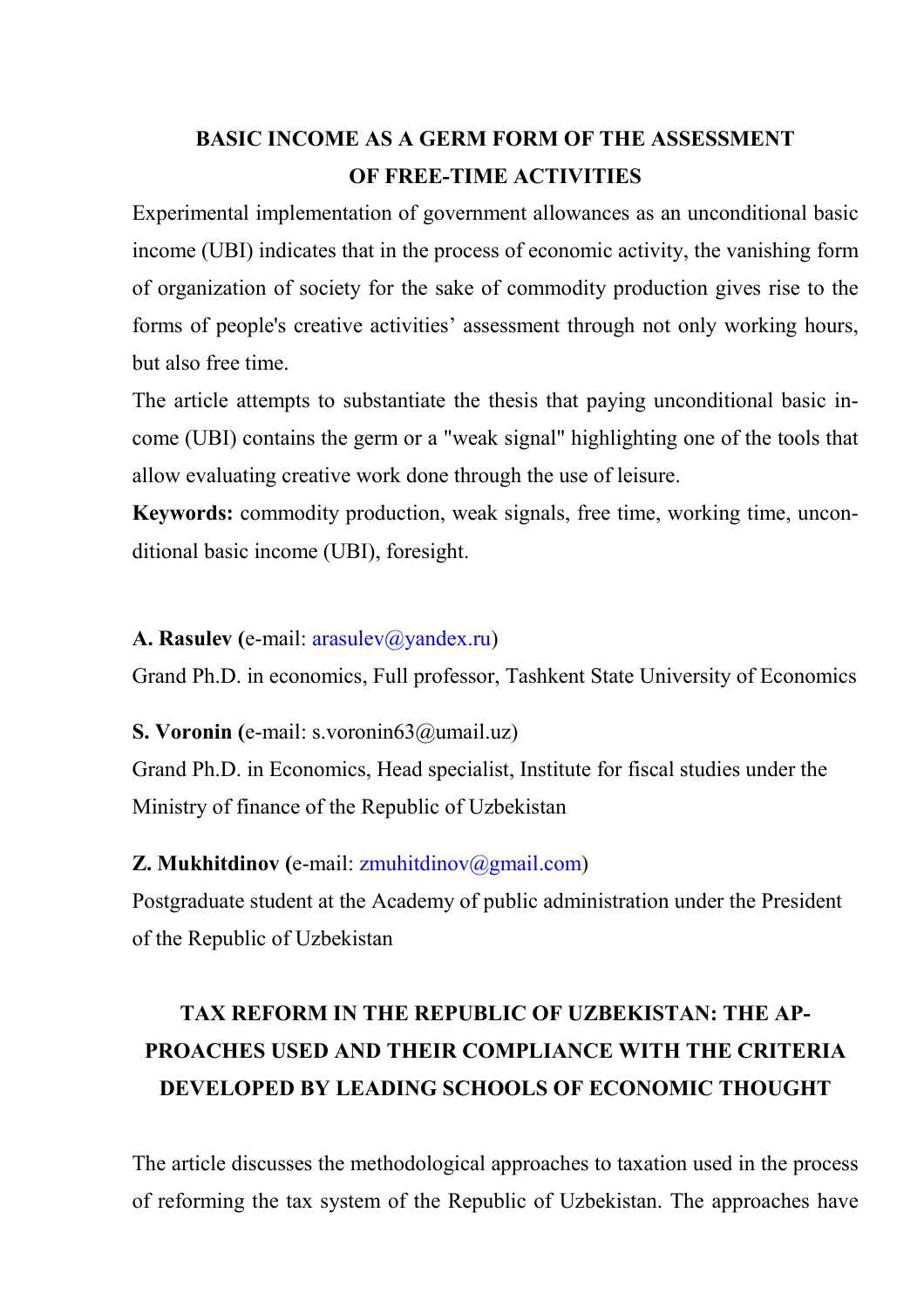been evaluated in terms of meeting the criteria developed by leading schools of economic thought. A number of proposals have been worked out to improve the classification of taxes and mandatory payments, as well as of some fiscal instruments being applied within the republic.

**Keywords:** leading schools of economic thought, taxation concepts, tax burden, tax system, tax classification, taxation tools.

**B. Kheyfets** (e-mail: bah412@rambler.ru)

Grand Ph.D. in Economics, Chief Researcher

Institute of Economics of the Russian Academy of Sciences,

Full Professor, Financial University under the Government of the Russian Federation, Moscow

**Veronika Chernova** (e-mail: veronika urievna@mail.ru)

PhD in Economics, Senior Lecturer, Peoples' Friendship University of Russia, Associate Professor, Institute of Marketing (The State University of Management), Moscow

#### **COVID-19 PANDEMIC INFLUENCE ON GLOBAL FOOD SECURITY**

The article analyzes forecasts and predictions of the COVID-19 impact on global food security and the sustainability of the global food system. It is noted that the complexity of the global food system creates many potential "bottlenecks". However, although the situation with food security throughout the world was alarming even before the outbreak of the COVID-19 pandemic, the decline in production and global trade in food and agricultural raw materials in 2020 will be lower than for other goods and services, and the food security will globally deteriorate mainly for some vulnerable population groups as well as in certain countries at the national level.

**Key words:** food security, agriculture, global food system, food, agri-food markets, food imports.